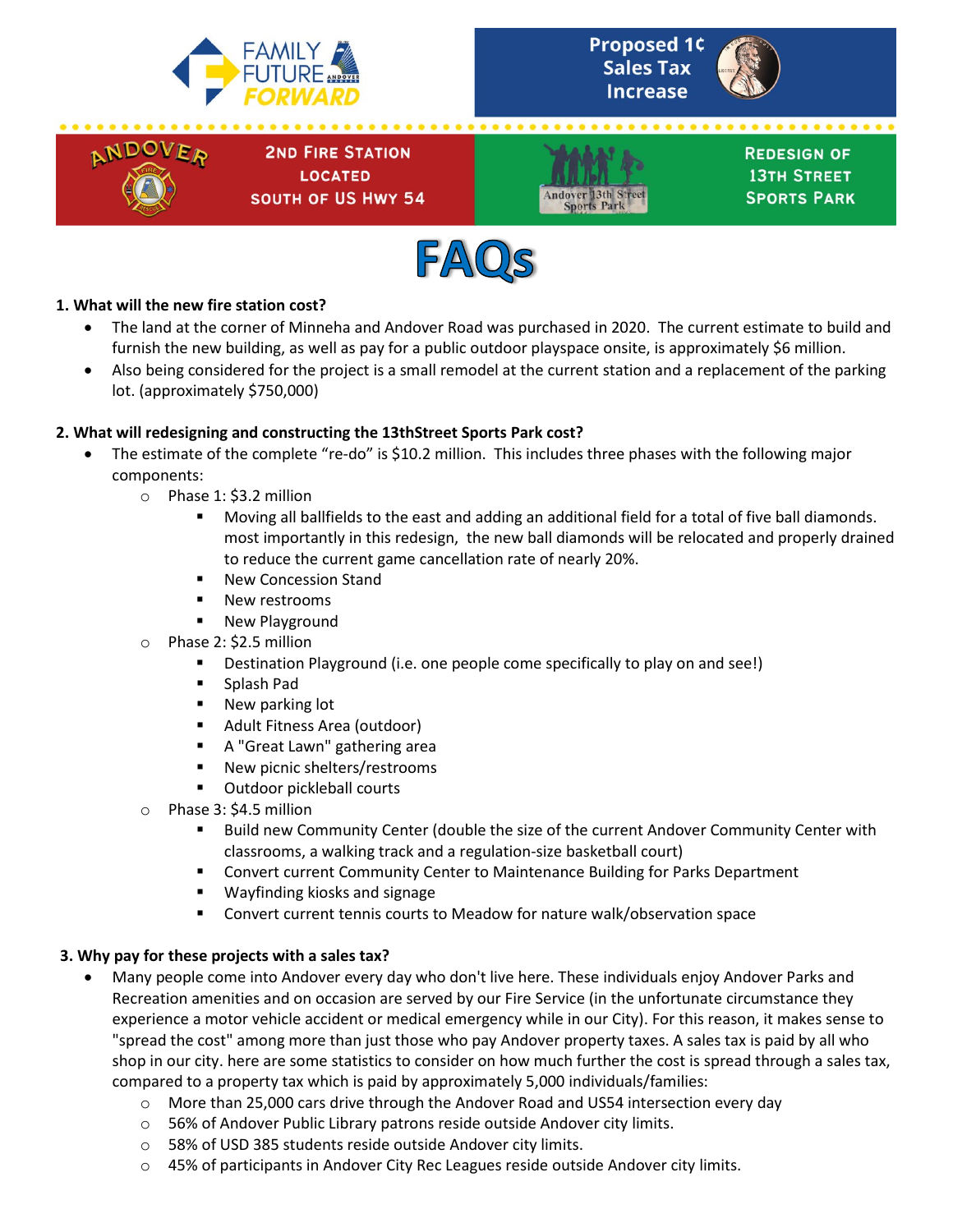#### **4. What are the current sales tax rates for other areas?**

| Wellington | 9.5%                                                       |
|------------|------------------------------------------------------------|
| Hutchinson | $8.6%$ *                                                   |
| Augusta    | $8.5%$ *                                                   |
| Douglass   | 8.5%                                                       |
| Haysville  | 8.5%                                                       |
| Newton     | $8.5%$ *                                                   |
| Goddard    | $8.5%$ *                                                   |
| Ark City   | 8.5%                                                       |
| Andover    | 8.5% (assuming the Family Future Forward Sales Tax passes) |
| Derby      | 8%                                                         |
| Mulvane    | 7.5%                                                       |
| El Dorado  | $7.5%$ *                                                   |
| Rose Hill  | 7.5%                                                       |
| Wichita    | $7.5%$ *                                                   |

# **\*Does not include additional sales tax in certain districts within this city (e.g. CID or STAR Bond)**

## **5. How does adding a second fire station impact me?**

- If you are served by Andover Fire-Rescue, this project will mean an improved level of fire service for you. Your fire department is adding 3 staff members. If you live south of US54, response times will be dramatically reduced when the new station is operational. Regardless of where you live in the fire district, service will improve because the fire department will have more units responding from more locations with more people to handle emergencies.
- If you live in the southeast corner of the Flint Hills National neighborhood you will see an improvement in your fire insurance rating with the addition of this station.

## **5. What will the new station look like?**

A proposed representation can be found a[t www.andoverks.com/newfirestation](http://www.andoverks.com/newfirestation)

# **6. What will the new 13th Street Sports Park Look like?**

• A proposed representation can be found a[t www.andoverks.com/new13thStreetPark](http://www.andoverks.com/new13thStreetPark)

# **7. Will these projects create traffic issues in the areas they are located?**

- There will be very minimal impact to traffic with the addition of the fire station. The traffic light at Cloud Avenue is far enough north of the station that cars should not stack up in front of the new fire station. It is not believed that any additional traffic lights will be warranted in front of the new fire station.
- The improvements made to the 13th Street Sports Park may well increase the number of people that utilize that city amenity. Therefore, the City is budgeting for a road improvement project for 13th Street in their 5-year Capital Improvement Plan.

# **8. Will the public be able to visit the new fire station?**

• YES! We are excited to share your station with you! We plan to offer the same open-door policy at this station. We look forward to providing tours and public education at the new station.

# **9. Will there be rooms that can be reserved by the public for special events?**

- Yes! While the design for the Fire Station has not been finalized, the current version includes a room that would be available for scheduled community use.
- The new, larger Community Center will absolutely have space that can be utilized by the public for private reservations. Additionally, the proposed Community Center can be programmed to offer open gymnasium times for the public, allowing for drop-in sports court usage, as well as indoor walking track usage.